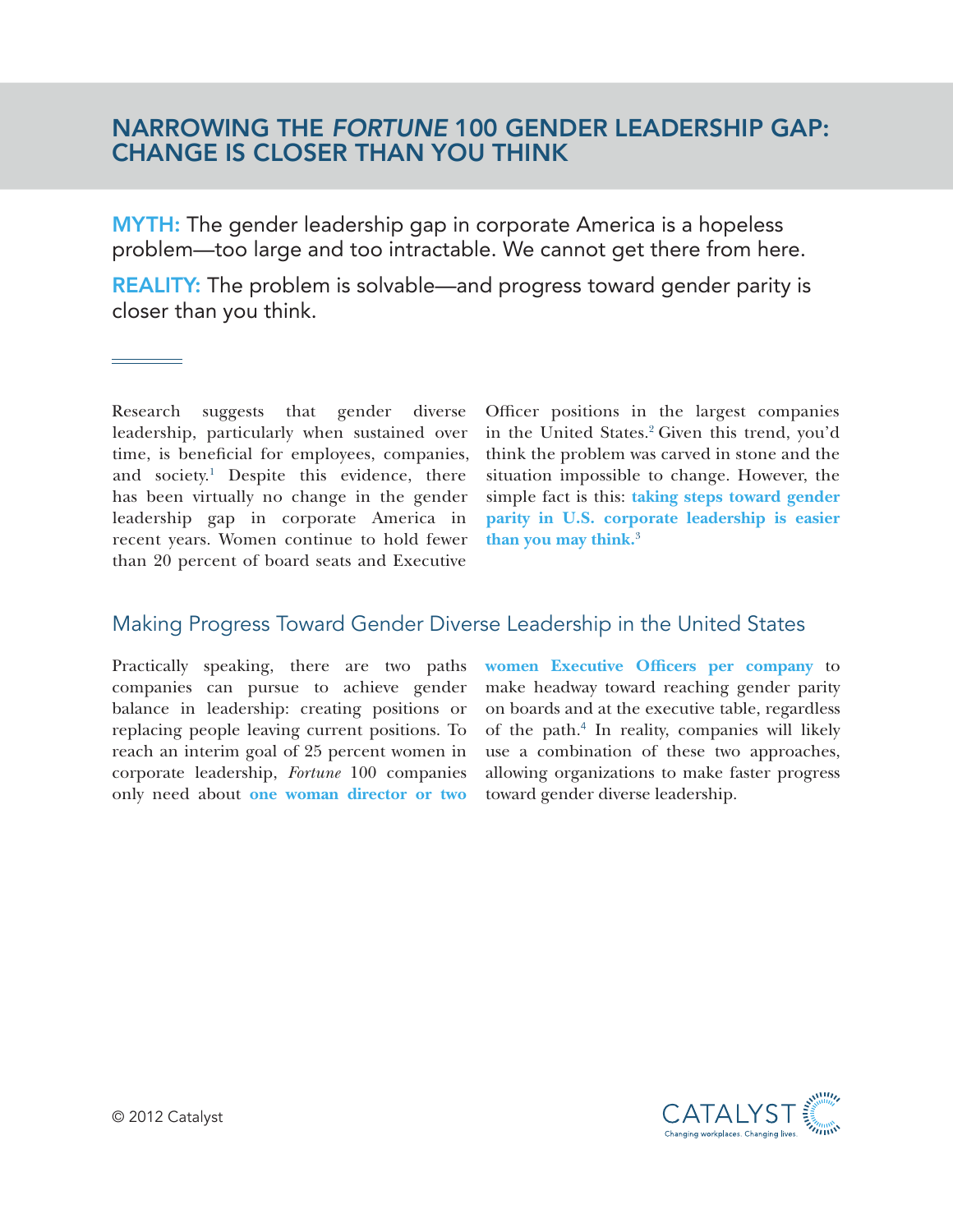## Paths to Narrowing the *Fortune* 100 Gender Leadership Gap<sup>5</sup>

2011 *Fortune* 100 BOARD SEATS



2011 *Fortune* 100 EXECUTIVE OFFICERS



NARROWING THE *FORTUNE* 100 GENDER LEADERSHIP GAP | 2